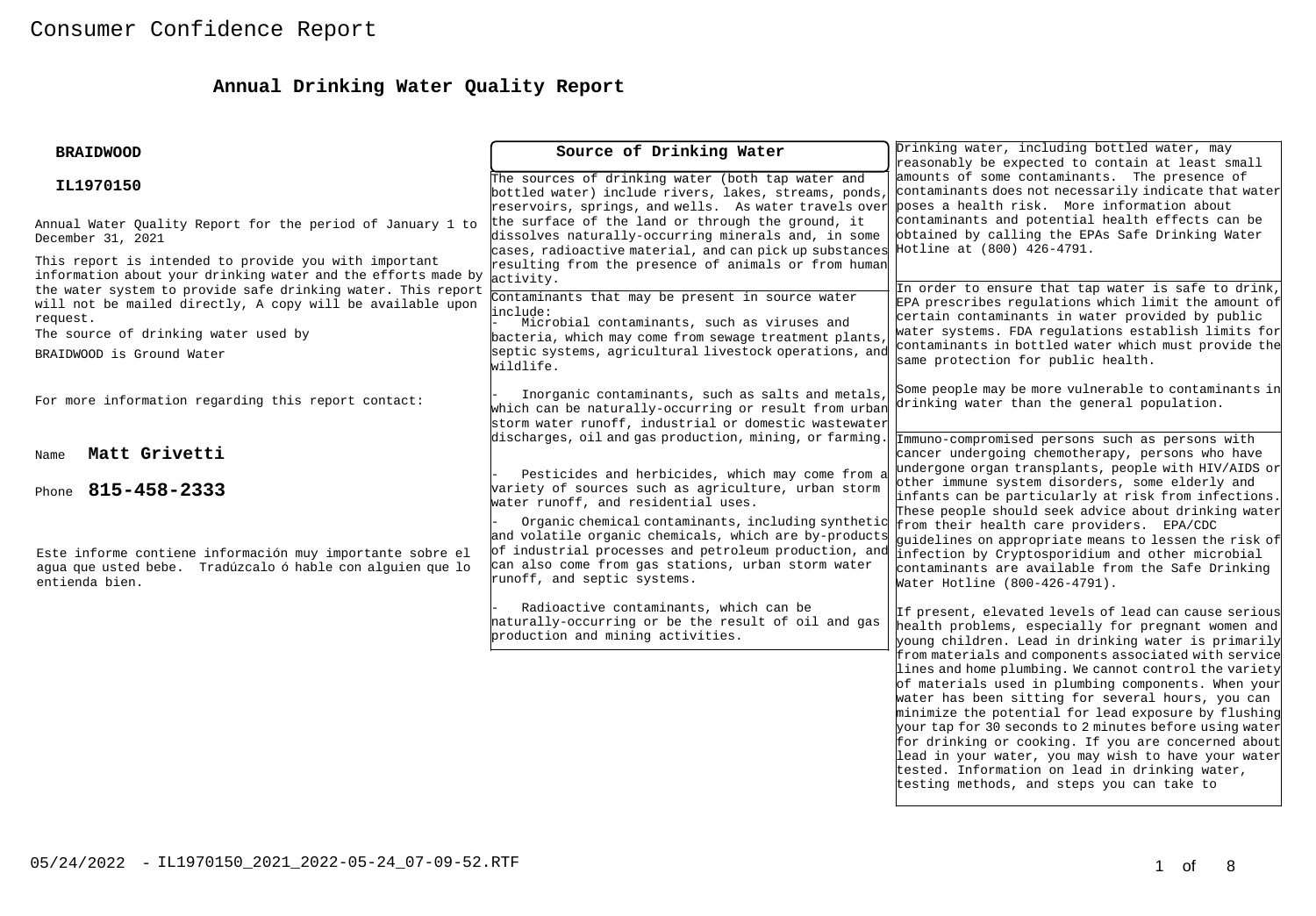minimize exposure is available from the Safe Drinking Water Hotline or at http://www.epa.gov/safewater/lead.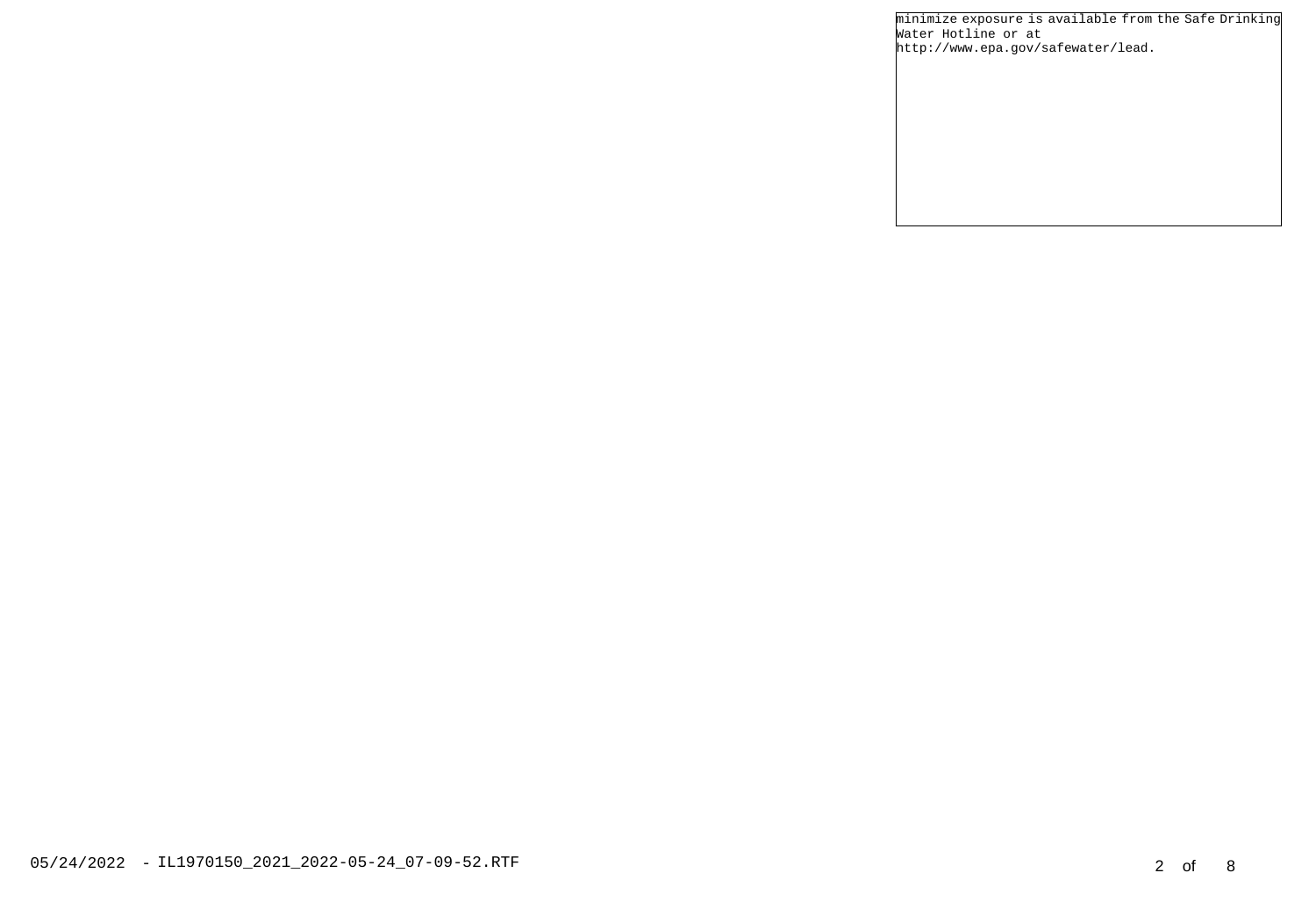### **Source Water Information**

| Source Water Name | Type of Water | Report Status | Location                        |
|-------------------|---------------|---------------|---------------------------------|
| WELL 1 (20359)    | GM            | Active        | REAR OF VILLAGE HALL            |
| WELL 2 (20360)    | GM            | Active        | NORTH OF MAIN BTWN CENTER A LON |
| WELL 3 (20361)    | GM            | Active        | 703 NORTH SCHOOL STREET         |
| WELL 4 (00766)    | GM            | Active        | APPROX. 1000 FT NORTH OF WELL 3 |
| WELL 5 (00767)    | GW            | Active        | SE CORNER OF SCHOOL A 3RD STRT. |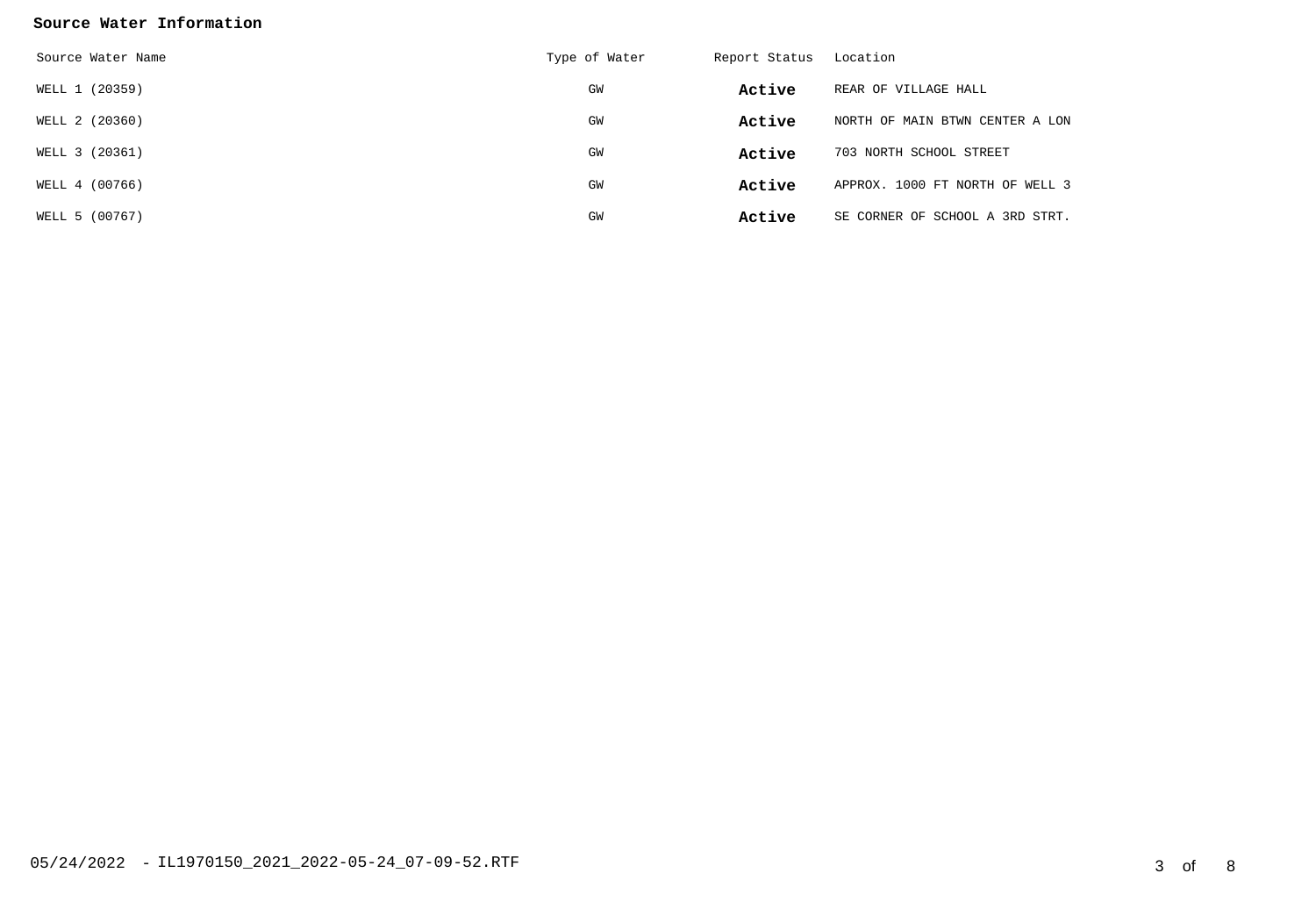#### **Source Water Assessment**

We want our valued customers to be informed about their water quality. If you would like to learn more, please feel welcome to attend any of our regularly scheduled meetings. The source water assessment for our supply has been completed by the Illinois EPA. If you would like a copy of this information, please stop by City Hall or call our water operator at **815-458-2333**\_. To view a summary version of the completed Source Water Assessments, including: Importance of Source Water; Susceptibility to Contamination Determination; and documentation/recommendation of Source Water Protection Efforts, you may access the Illinois EPA website at http://www.epa.state.il.us/cgi-bin/wp/swap-fact-sheets.pl.

Source of Water: BRAIDWOODBased on information obtained in a Well Site Survey published in 1987 by the Illinois EPA, three potential sources or possible problem sites were identified within the survey area of Braidwood's wells. Furthermore, information provided by the Leaking Underground Storage Tank and Remedial Project Management Sections of the Illinois EPA indicated several additional sites with ongoing remediations which may be of concern. Based on information received by the water operator, the following site status had changed, the City of Braidwood, below ground fuel storage has been removed.The Illinois EPA has determined that the Braidwood wells source water is not susceptible to contamination. This determination is based on a number of criteria including; monitoring conducted at the wells; monitoring conducted at the entry point to the distribution system; and the available hydrogeologic data on the well.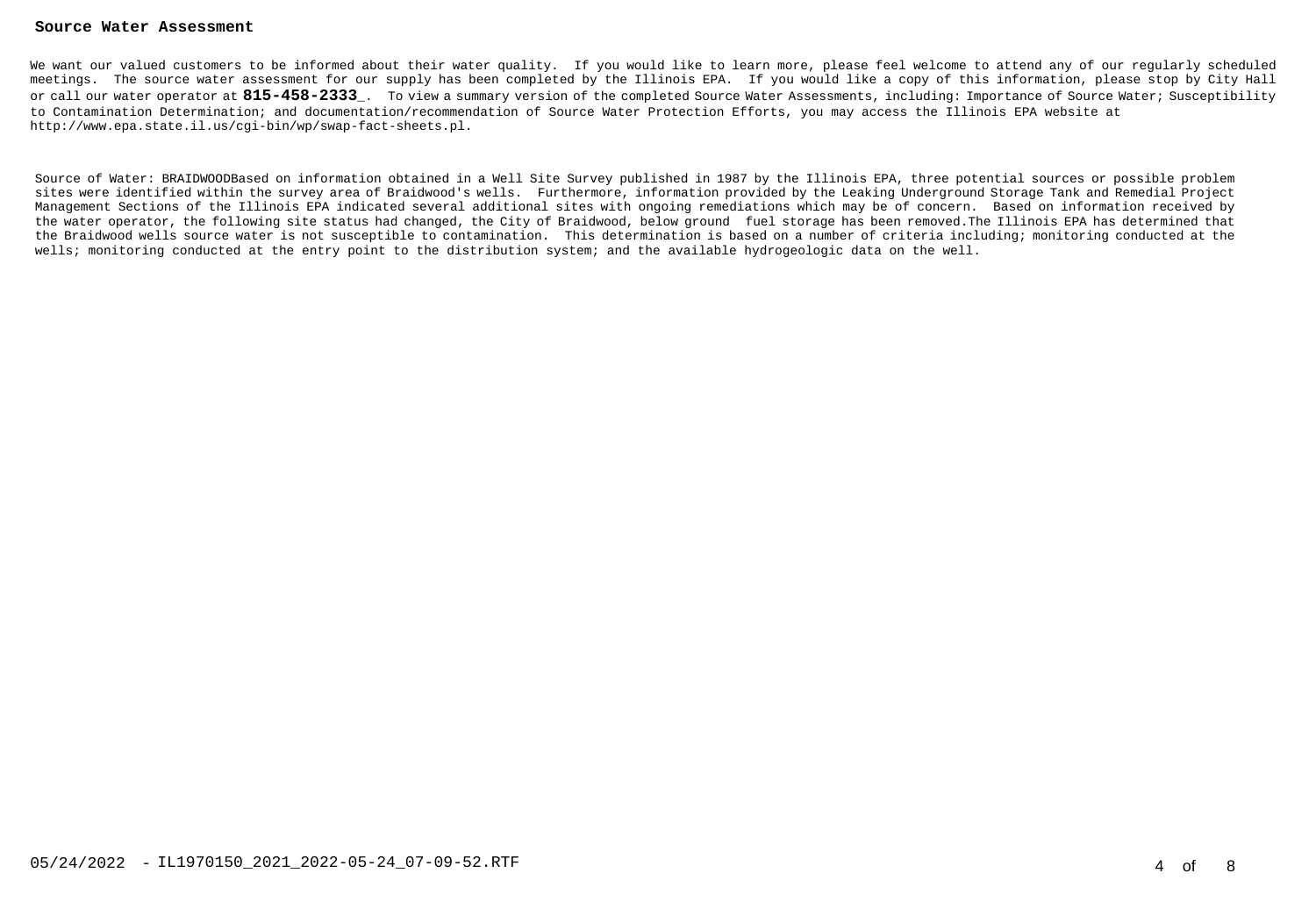#### **Lead and Copper**

Definitions:

Action Level Goal (ALG): The level of a contaminant in drinking water below which there is no known or expected risk to health. ALGs allow for a margin of safety. Action Level: The concentration of a contaminant which, if exceeded, triggers treatment or other requirements which a water system must follow.

| Lead and Copper | Date Sampled | MCLG | Action Level<br>(AL) | 90th<br>Percentile | # Sites Over AL | Units | Violation | Likely Source of Contamination                                                                                |
|-----------------|--------------|------|----------------------|--------------------|-----------------|-------|-----------|---------------------------------------------------------------------------------------------------------------|
| Copper          | 08/10/2020   | 1.3  | 1.3                  | 0.11               |                 | ppm   | N         | Erosion of natural deposits; Leaching from wood<br>preservatives; Corrosion of household plumbing<br>systems. |
| Lead            | 08/10/2020   |      | 15                   | 2.1                |                 | ppb   | N         | Corrosion of household plumbing systems;<br>Erosion of natural deposits.                                      |

### **Water Quality Test Results**

| Definitions:                                    | The following tables contain scientific terms and measures, some of which may require explanation.                                                                                                                                                                         |
|-------------------------------------------------|----------------------------------------------------------------------------------------------------------------------------------------------------------------------------------------------------------------------------------------------------------------------------|
| Avq:                                            | Regulatory compliance with some MCLs are based on running annual average of monthly samples.                                                                                                                                                                               |
| Level 1 Assessment:                             | A Level 1 assessment is a study of the water system to identify potential problems and determine (if possible) why total<br>coliform bacteria have been found in our water system.                                                                                         |
| Level 2 Assessment:                             | A Level 2 assessment is a very detailed study of the water system to identify potential problems and determine (if possible)<br>why an E. coli MCL violation has occurred and/or why total coliform bacteria have been found in our water system on multiple<br>occasions. |
| Maximum Contaminant Level or MCL:               | The highest level of a contaminant that is allowed in drinking water. MCLs are set as close to the MCLGs as feasible using<br>the best available treatment technology.                                                                                                     |
|                                                 | Maximum Contaminant Level Goal or MCLG: The level of a contaminant in drinking water below which there is no known or expected risk to health. MCLGs allow for<br>a margin of safety.                                                                                      |
| Maximum residual disinfectant level or<br>MRDL: | The highest level of a disinfectant allowed in drinking water. There is convincing evidence that addition of a disinfectant<br>is necessary for control of microbial contaminants.                                                                                         |
| or MRDLG:                                       | Maximum residual disinfectant level goal The level of a drinking water disinfectant below which there is no known or expected risk to health. MRDLGs do not reflect<br>the benefits of the use of disinfectants to control microbial contaminants.                         |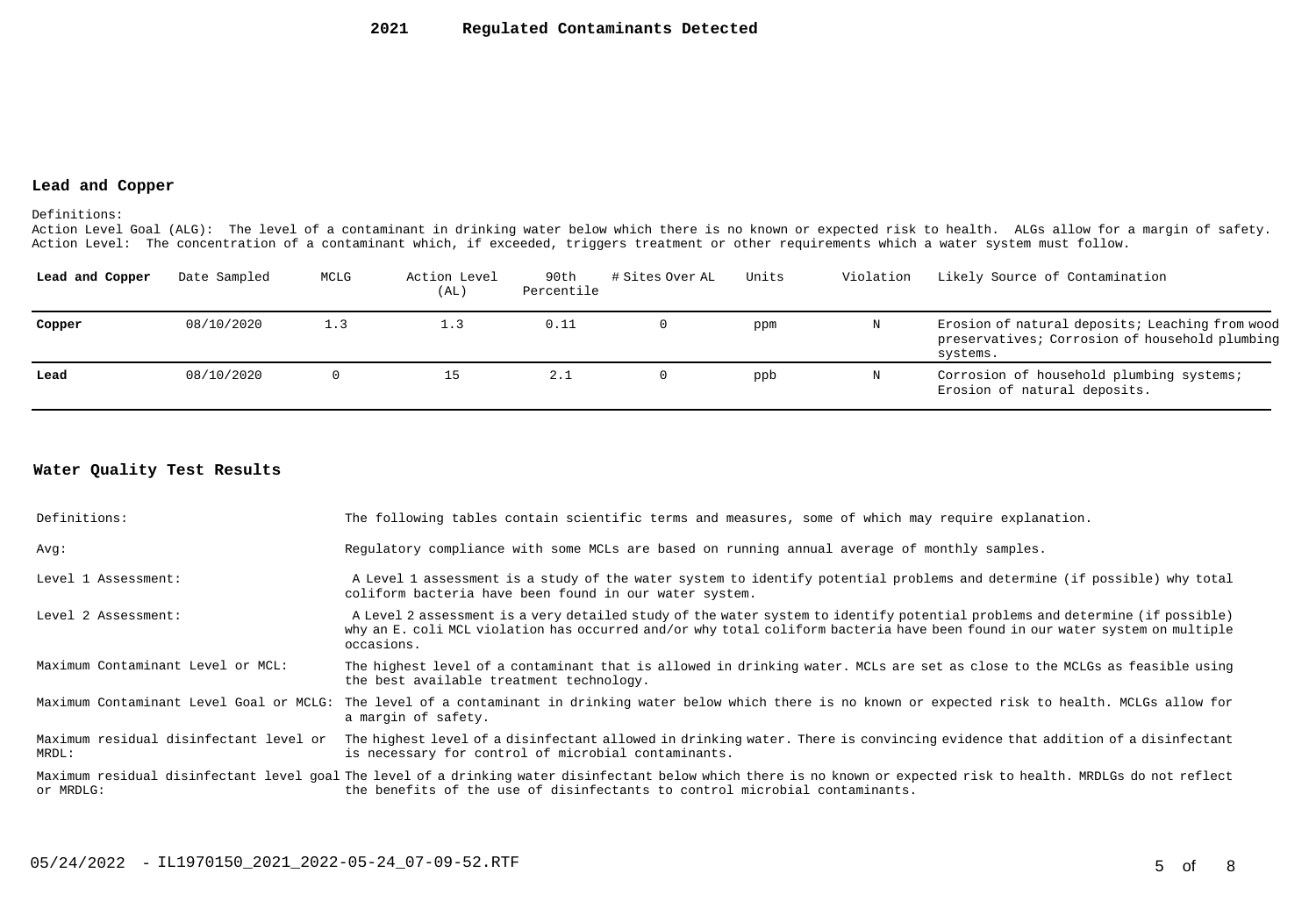## **Water Quality Test Results**

| na:                        | not applicable.                                                                         |
|----------------------------|-----------------------------------------------------------------------------------------|
| mrem:                      | millirems per year (a measure of radiation absorbed by the body)                        |
| ppb:                       | micrograms per liter or parts per billion - or one ounce in 7,350,000 gallons of water. |
| ppm:                       | milligrams per liter or parts per million - or one ounce in 7,350 gallons of water.     |
| Treatment Technique or TT: | A required process intended to reduce the level of a contaminant in drinking water.     |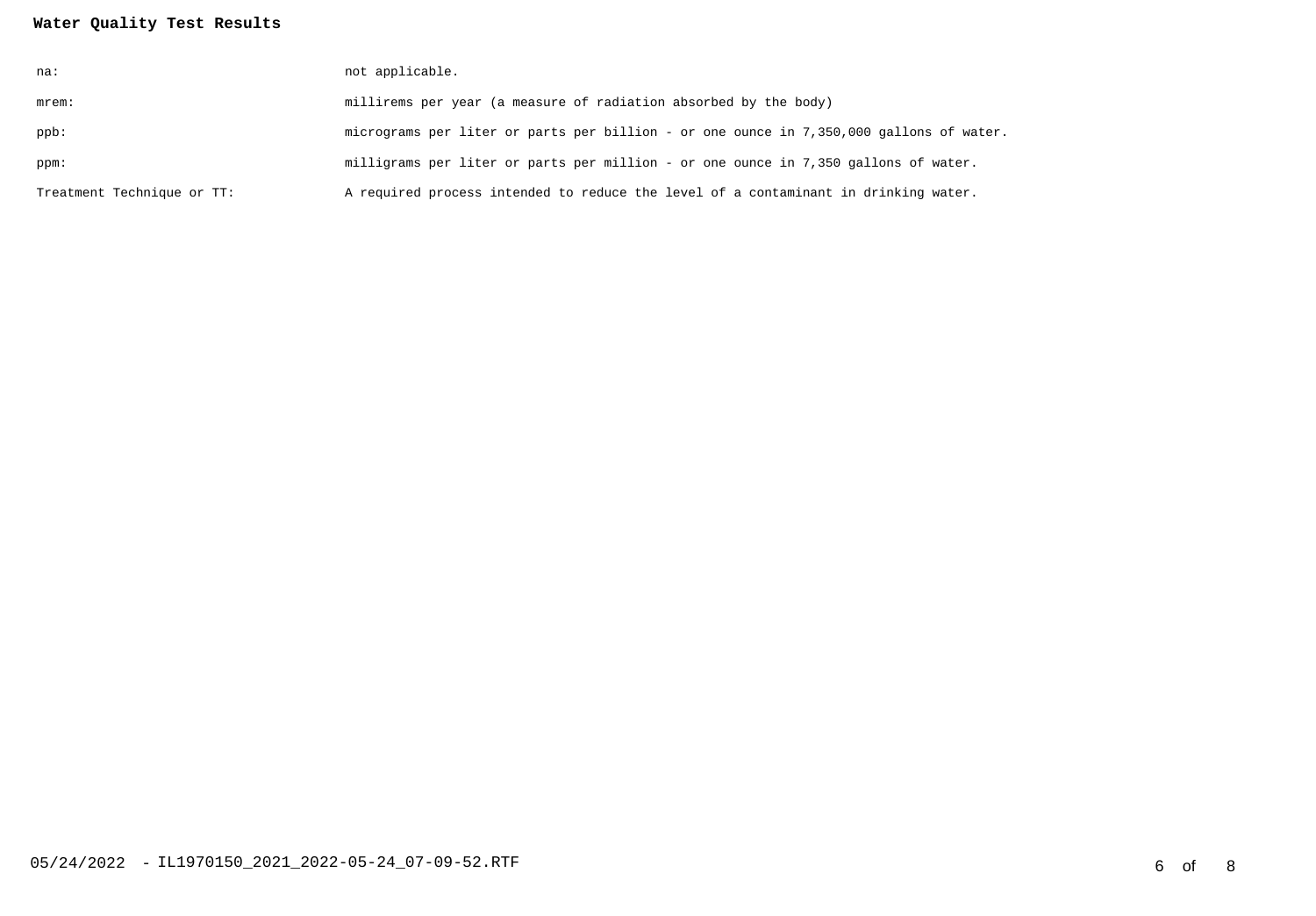| Disinfectants and<br>Disinfection<br>By-Products | Collection<br>Date | Detected     | Highest Level Range of Levels<br>Detected | MCLG                     | MCL                         | Units |              | Violation Likely Source of Contamination                                                                                                |
|--------------------------------------------------|--------------------|--------------|-------------------------------------------|--------------------------|-----------------------------|-------|--------------|-----------------------------------------------------------------------------------------------------------------------------------------|
| Chlorine                                         | 12/31/2021         | 0.7          | $0.6 - 1$                                 | $MRDLG = 4$              | $MRDL = 4$                  | ppm   | $\mathbf N$  | Water additive used to control microbes.                                                                                                |
| Total Trihalomethanes<br>(TTHM)                  | 2021               | $\mathbf{1}$ | $1.16 - 1.16$                             | No goal for<br>the total | 80                          | ppb   | N            | By-product of drinking water disinfection.                                                                                              |
| Inorganic Contaminants                           | Collection<br>Date | Detected     | Highest Level Range of Levels<br>Detected | <b>MCLG</b>              | $\mathop{\rm MCL}\nolimits$ | Units |              | Violation Likely Source of Contamination                                                                                                |
| Fluoride                                         | 02/14/2018         | 1.07         | $1.07 - 1.07$                             | $\overline{4}$           | 4.0                         | ppm   | N            | Erosion of natural deposits; Water additive which<br>promotes strong teeth; Discharge from fertilizer<br>and aluminum factories.        |
| Iron                                             | 02/14/2018         | 0.0512       | $0.0512 - 0.0512$                         |                          | 1.0                         | ppm   | $\, {\rm N}$ | This contaminant is not currently regulated by the<br>USEPA. However, the state regulates. Erosion<br>of natural deposits.              |
| Nitrate [measured as<br>Nitrogen]                | 2021               | 0.24         | $0.24 - 0.24$                             | 10                       | 10                          | ppm   | N            | Runoff from fertilizer use; Leaching from septic<br>tanks, sewage; Erosion of natural deposits.                                         |
| Sodium                                           | 02/14/2018         | 233          | $233 - 233$                               |                          |                             | ppm   | N            | Erosion from naturally occuring deposits. Used<br>in water softener regeneration.                                                       |
| Zinc                                             | 02/14/2018         | 0.0216       | $0.0216 - 0.0216$                         | 5                        | 5                           | ppm   | $\, {\rm N}$ | This contaminant is not currently regulated by the<br>USEPA. However, the state regulates. Naturally<br>occurring; discharge from metal |
| Radioactive<br>Contaminants                      | Collection<br>Date | Detected     | Highest Level Range of Levels<br>Detected | MCLG                     | MCL                         | Units |              | Violation Likely Source of Contamination                                                                                                |
| Combined Radium<br>226/228                       | 2021               | $\mathbf{1}$ | $1.433 - 1.433$                           | $\mathbf 0$              | 5                           | pCi/L | $\mathbf N$  | Erosion of natural deposits.                                                                                                            |

## 05/24/2022 - IL1970150\_2021\_2022-05-24\_07-09-52.RTF 7 of 8

**Regulated Contaminants**